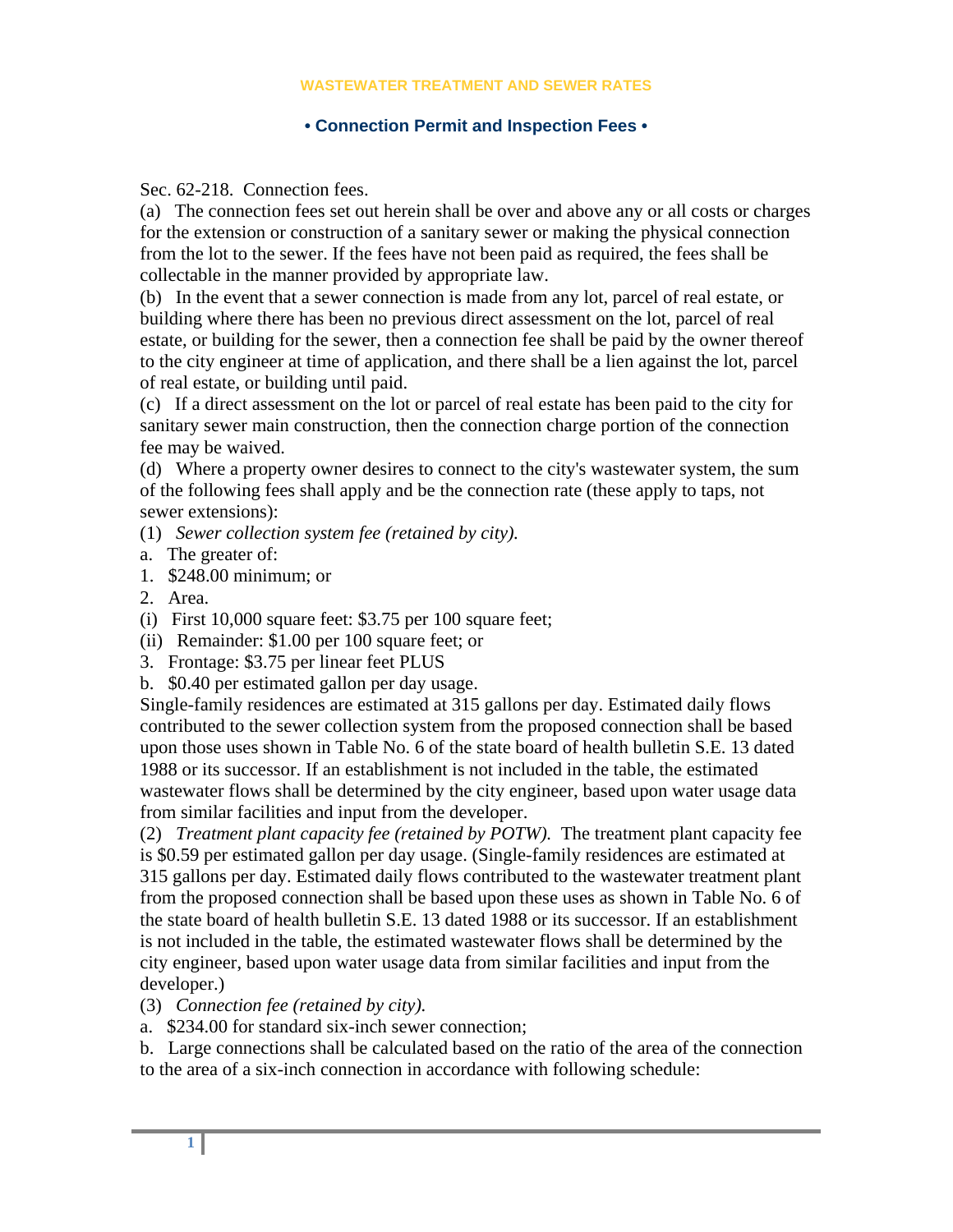# TABLE INSET:

| 8-inch     | \$416.00 |
|------------|----------|
| $10$ -inch | 650.00   |
| $12$ -inch | 936.00   |

(e) For residential buildings consisting of four or fewer dwelling units per building, located within the corporate limits of the city.

(1) The sewer collection system fee in subsection (d) of this section shall be limited to \$200.00 for each sewer connection, so long as said residential buildings were constructed prior to March 1, 1996. Said fee limit shall expire within one year of the availability of a sewer connection to said dwelling unit.

(2) The treatment plant capacity fee in subsection (d) of this section shall be waived, so long as said residential buildings were constructed prior to March 1, 1996. Said waiver of fee shall expire within one year of the availability of a sewer connection to said dwelling unit.

(3) The standard six-inch connection fee in subsection (d) of this section shall be waived.

(Code 1985, § 50.100; Ord. No. 4007, 12-18-1995; Ord. No. 4072, 7-15-1996; Ord. No. 4112, 11-18-1997; Ord. No. 4857, § 1(50.100), 7-6-2004)

Sec. 62-219. Permit and inspection fees.

(a) Administration and inspection charge for single tap.

(1) Tap without accessories, \$50.00 per connection.

a. Administration (city), \$15.00.

b. Inspection (POTW), \$35.00.

(2) Tap with accessories (grease trap, sand interceptor, manhole, etc.), \$85.00 per connection.

a. Administration (city), \$15.00.

b. Inspection (POTW), \$70.00.

(b) For all sanitary sewer construction, a construction inspection fee of \$0.25 per linear foot shall be paid to the city engineering department at the time of permit application for deposit in the wastewater department of the city utilities.

(c) All newly constructed sanitary sewers eight inches or larger shall be video inspected by the city sewer maintenance department or its authorized agent. Fees for video inspection shall be paid to the city engineering department at the time of permit application for deposit in the wastewater department of the city utilities in accordance with the following schedule:

(1) 1,000 linear foot minimum . . . \$550.00

(2)  $1,000$  linear foot and greater, per linear foot . . . 0.55

Projects or services performed for governmental units may be exempt from these fees. (Code 1985, § 50.101; Ord. No. 4007, 12-18-1995; Ord. No. 4072, 7-15-1996; Ord. No. 4857, § 1(50.101), 7-6-2004)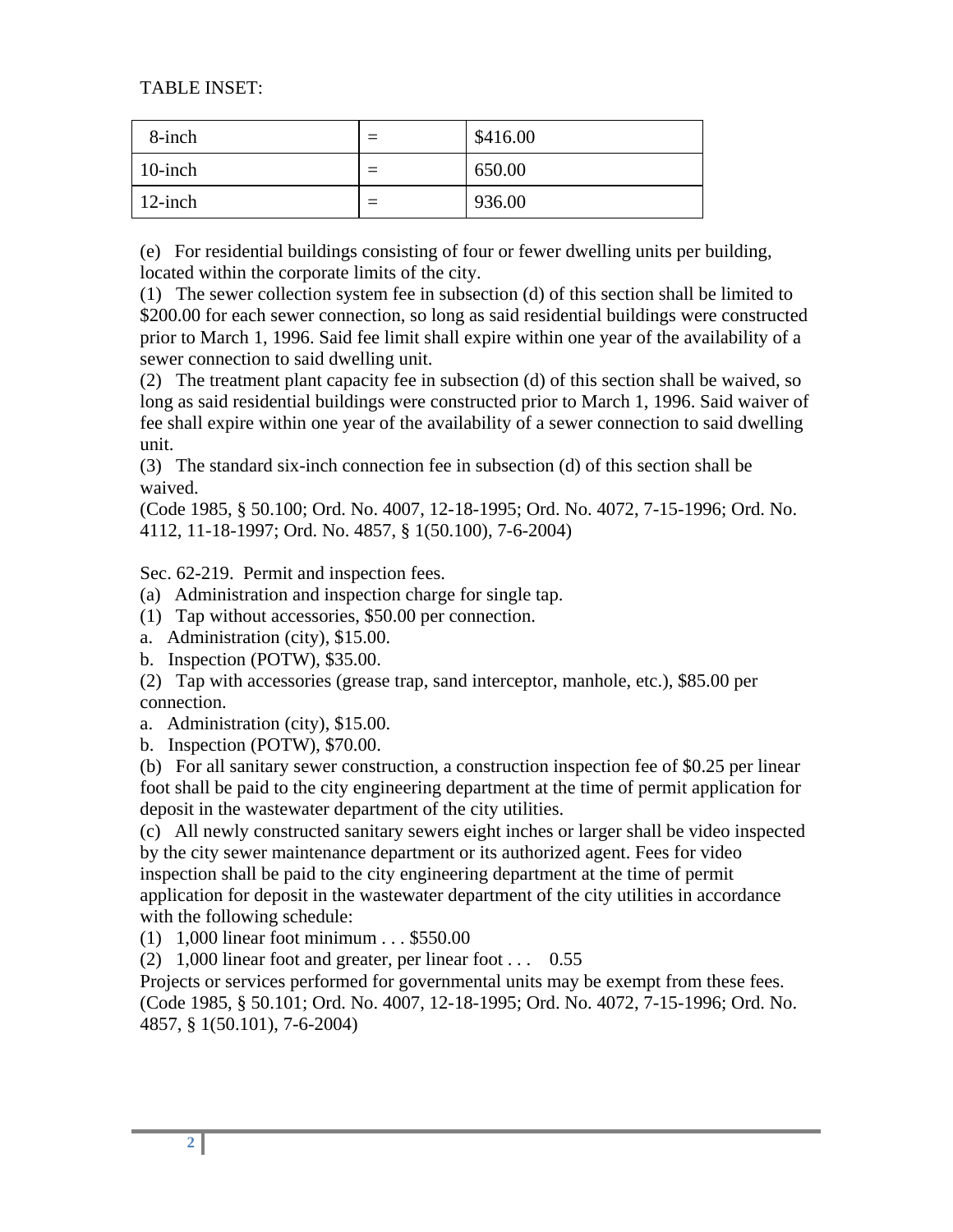Sec. 62-220. Private sewage treatment or disposal system construction application. (a) A private sewage treatment system (septic system) shall not be permitted on any property within 300 linear feet of a sanitary sewer (section 62-47). If such a system is constructed beyond 300 feet from a sanitary sewer, a construction application shall be obtained from the city engineering department (section 62-71). At the time the application is filed, an administration fee shall be paid. These fees shall be over and above any or all costs for inspection and installation.

## (b) Fees.

(1) Residential . . . \$25.00

(2) Commercial/industrial . . . 50.00

(Code 1985, § 50.102; Ord. No. 4007, 12-18-1995; Ord. No. 4857, § 1(50.102), 7-6- 2004)

Sec. 62-221. Industrial wastewater discharge permit fees (POTW).

(a) Prior to connecting to or discharging to the POTW, all users discharging industrial waste shall apply for a wastewater discharge permit. Wastewater discharge permits must be renewed every five years. Any industry so required to obtain a wastewater discharge permit shall pay a wastewater discharge permit fee as shown in the table below every five years to the city wastewater utility. This fee includes all annual permit reviews, site inspections and industrial user self-monitoring report reviews. Industries which are required to monitor more than one point of discharge to the city's sewer system shall pay a discharge monitoring fee as shown in the table below for each additional point of discharge per five-year period.

# TABLE INSET:

|                                                  | Prior to<br>7/1/2006 | $7/1/2006$ and<br>Thereafter |
|--------------------------------------------------|----------------------|------------------------------|
| Five-year wastewater discharge<br>permit fee     | \$600.00             | \$738.00                     |
| Five-year wastewater discharge<br>monitoring fee | 450.00               | 553.50                       |

(b) The following industrial wastewater discharge permit fees are in addition to the rates and charges set forth in division 6 of this article and shall be paid by all wastewater discharge permit holders in accordance with the following average monthly flow table: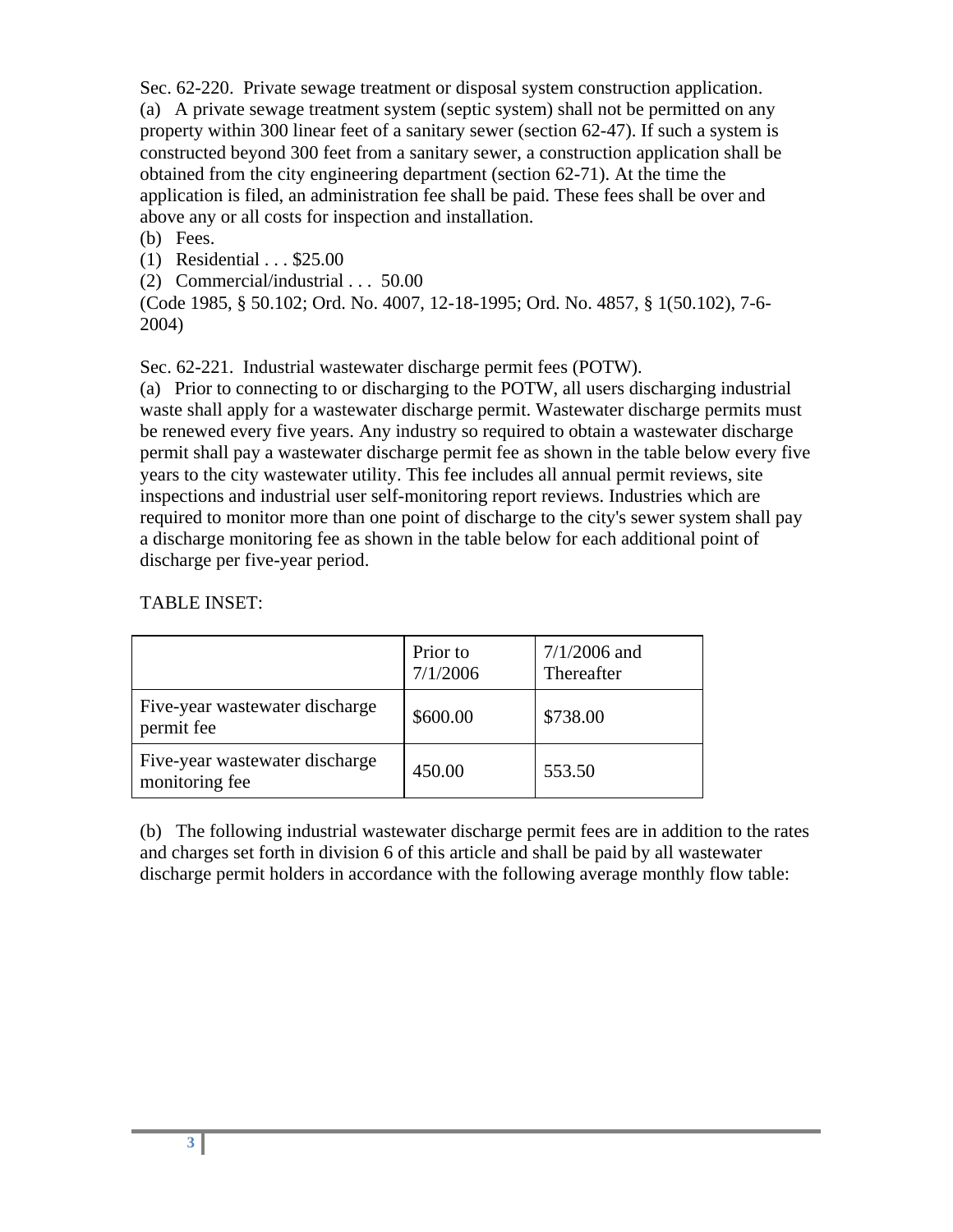# TABLE INSET:

|                         | Charges Per 100 Cubic Feet of Flow |                           |  |
|-------------------------|------------------------------------|---------------------------|--|
|                         | Prior to $7/1/2006$                | $7/1/2006$ and Thereafter |  |
| First 80,000 cubic feet | \$0.2424                           | \$0.2982                  |  |
| Next 120,000 cubic feet | 0.1814                             | 0.2231                    |  |
| Next 200,000 cubic feet | 0.1218                             | 0.1498                    |  |
| Over 400,000 cubic feet | 0.0610                             | 0.0750                    |  |

(Code 1985, § 50.103; Ord. No. 4007, 12-18-1995; Ord. No. 4072, 7-15-1996; Ord. No. 4857, § 1(50.103), 7-6-2004)

Sec. 62-222. Industrial wastewater discharge fees; nonpermit holders.

Any industrial or commercial user not required to obtain a discharge permit pursuant to section 62-221 who has an average flow of more than 1,000 gallons, or approximately 134 cubic feet per day flow (usage) shall be charged in accordance with the following schedule:

TABLE INSET:

|                         | Charges Per 100 Cubic Feet of Flow |                           |  |
|-------------------------|------------------------------------|---------------------------|--|
|                         | Prior to $7/1/2006$                | $7/1/2006$ and Thereafter |  |
| First 80,000 cubic feet | \$0.1218                           | \$0.1498                  |  |
| Next 120,000 cubic feet | 0.0920                             | 0.1132                    |  |
| Next 200,000 cubic feet | 0.0610                             | 0.0750                    |  |
| Over 400,000 cubic feet | 0.0311                             | 0.0383                    |  |

These fees are in addition to the rates and charges set forth in division 6 of this article. (Code 1985, § 50.104; Ord. No. 4007, 12-18-1995; Ord. No. 4072, 7-15-1996; Ord. No. 4857, § 1(50.104), 7-6-2004)